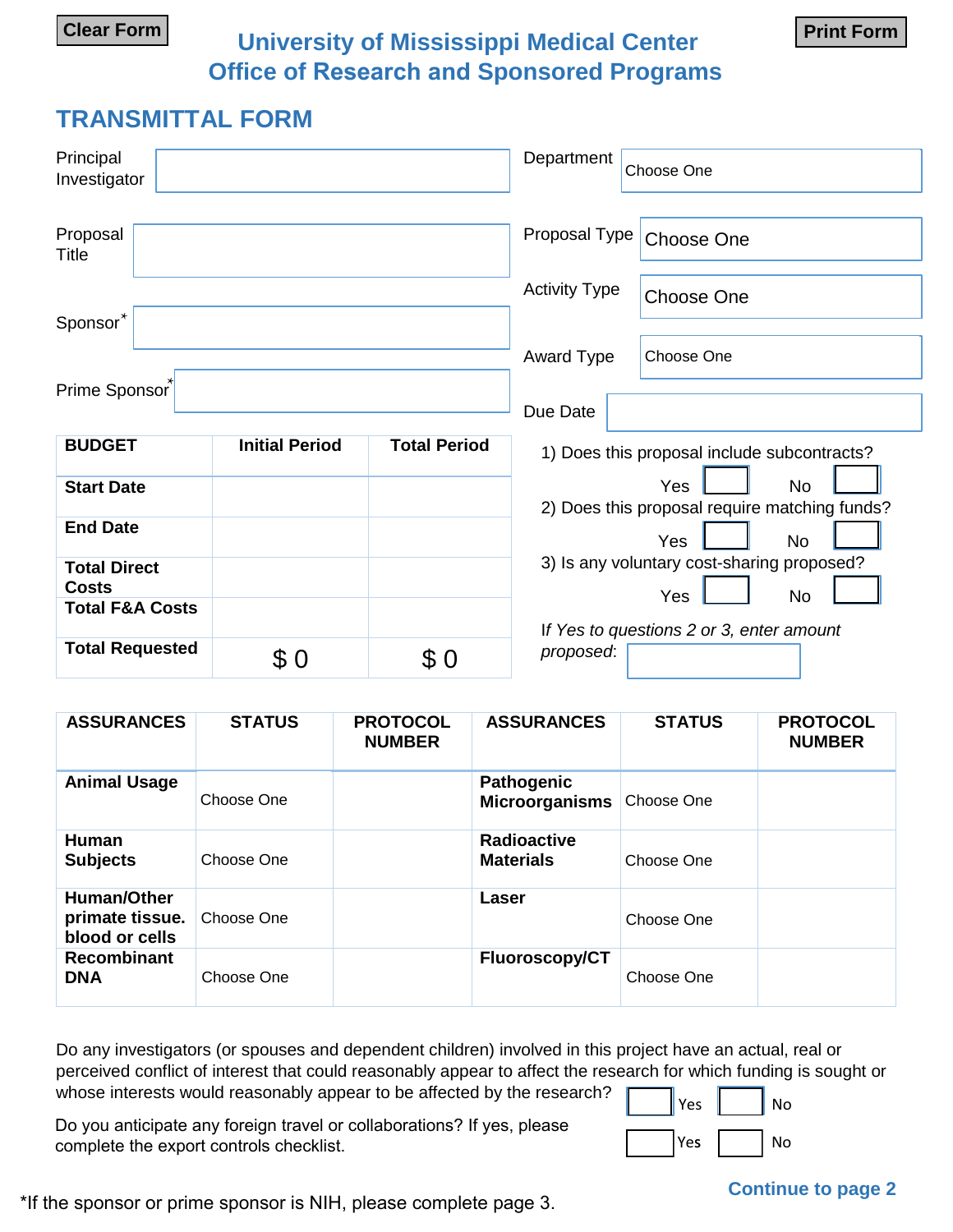# Compliance Information

1. Does this project use or create items, information, or data of a technical nature that is already publicly available in the public domain?



2. Does this project use or create items, information, or data of a technical nature that is routinely taught in a university classroom?

| a. | Yes |  |
|----|-----|--|
| b. | No  |  |

3. Does this project use or create items, information, or data of a technical nature that will be made publicly available i.e., not subject to a publication restriction or non-disclosure agreement?



*Only answer the following questions if you have answered no to ALL of the above questions. If you have answered yes to any of the questions above your research falls within one of the exclusions enumerated in the Export Administration Regulations (EAR).*

4. Foreign persons will participate in this project as sponsors, collaborators, or staff.

a. Yes

If yes, list the involved foreign persons

b. No

5. Hardware, software, substances, information, or data for this project will be exported out of the U.S. or transferred to foreign persons within the U.S., e.g., phone conversations, technical proposals, sharing of computer databases, briefings, training session, lab tour, capability advertisement, etc.?



*Only answer the following questions if you have answered yes to question four and/or question five.*

6. Is the project sponsored by the U.S. Department of Defense (DOD) or a defense contractor AND has a potential military application, i.e. weapons, weapon components, accessories for weapons, or modifications to weapons?

a. Yes b. No

7. Does the project include hardware, software, substances, information, or data controlled under the International Traffic in Arms Regulations or Export Administration Regulations (EAR)?



If you have answered yes to question six and/or seven, please contact the OIC at compliancequestions@umc.edu. Further assistance may be required to ensure your research complies with export control laws/regulations. **Continue to page 3**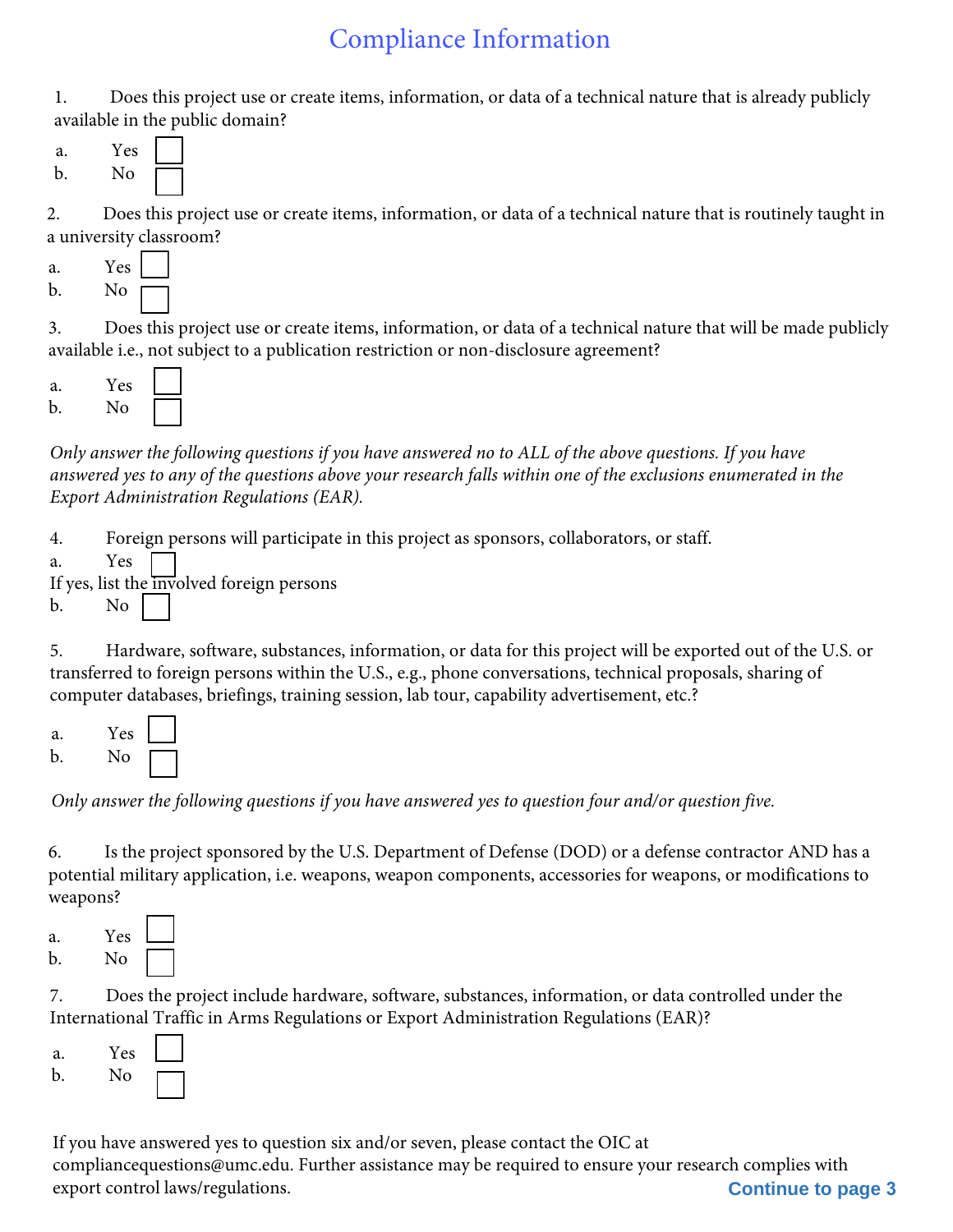All researchers and study personnel s must read and understand the University of Mississippi Medical Center's (UMMC) Conflicts of Interest Policy and Travel Policy prior to completion of the Research Transmittal Form.

- 1. Do you (or your spouse or dependent children) or ANY of your study personnel (or their spouses or dependent children) have any of the following:
	- a. An actual, real, or perceived conflict of interest that could reasonably appear to affect the design, conduct, or reporting of the research for which funding is sought? ∣Yes │ ∣No
	- b. A significant financial interest (SFI) that reasonably appears to be related to the investigator's institutional responsibilities that meets or exceeds the regulatory definition of SFI [\(42 CFR 50.603\)?](https://ecfr.io/Title-42/Section-50.603)  $\vert$  Yes  $\vert$  No
	- c. Foreign support which may include:
		- i. Paid or unpaid appointments or affiliations with foreign entities or governments (including but not limited to paid or unpaid academic, professional, or  $initial$  institutional appointments)? | |Yes | | No
		- ii. Resources provided such as,  $\overline{\text{but}}$  not limited to, foreign financial support, research or laboratory personnel, lab space, or scientific materials?
		- iii. Selection to a foreign "talents" or similar-type program?  $\vert$   $\vert$   $\vert$   $\vert$   $\vert$   $\vert$  No
		- iv. Collaborations with or any other activities (such as consulting or other services provided) conducted in conjunction with a foreign business, entity, organization, individual, or government? | | Yes | | No
- 2. Do you or any of your study personnel anticipate reimbursed or sponsored travel related to your institutional responsibilities, which is not reimbursed or sponsored by a federal, state, or local government agency or an institution of higher education? | Yes | No
	- a. If yes, I attest that all travel requests related to my institutional responsibilities whether reimbursed by UMMC or paid for by an external source are submitted and disclosed to the UMMC travel office as per the UMMC Travel Policy.  $\begin{bmatrix} \n\end{bmatrix}$   $\begin{bmatrix} N_{\text{B}} \\ N_{\text{C}} \n\end{bmatrix}$
- 3. For PHS funded research:
	- a. All investigators and study personnel must complete a conflicts of interest disclosure or update their most recent COI disclosure (Link) prior to grant/contract application submission/approval
- 4. For all Non-PHS funded research:
	- a. All investigators and study personnel must complete an updated conflicts of interest disclosure (Link) prior to grant/contract application submission/approval only if they have not submitted a conflict of interest disclosure within the last 12 months.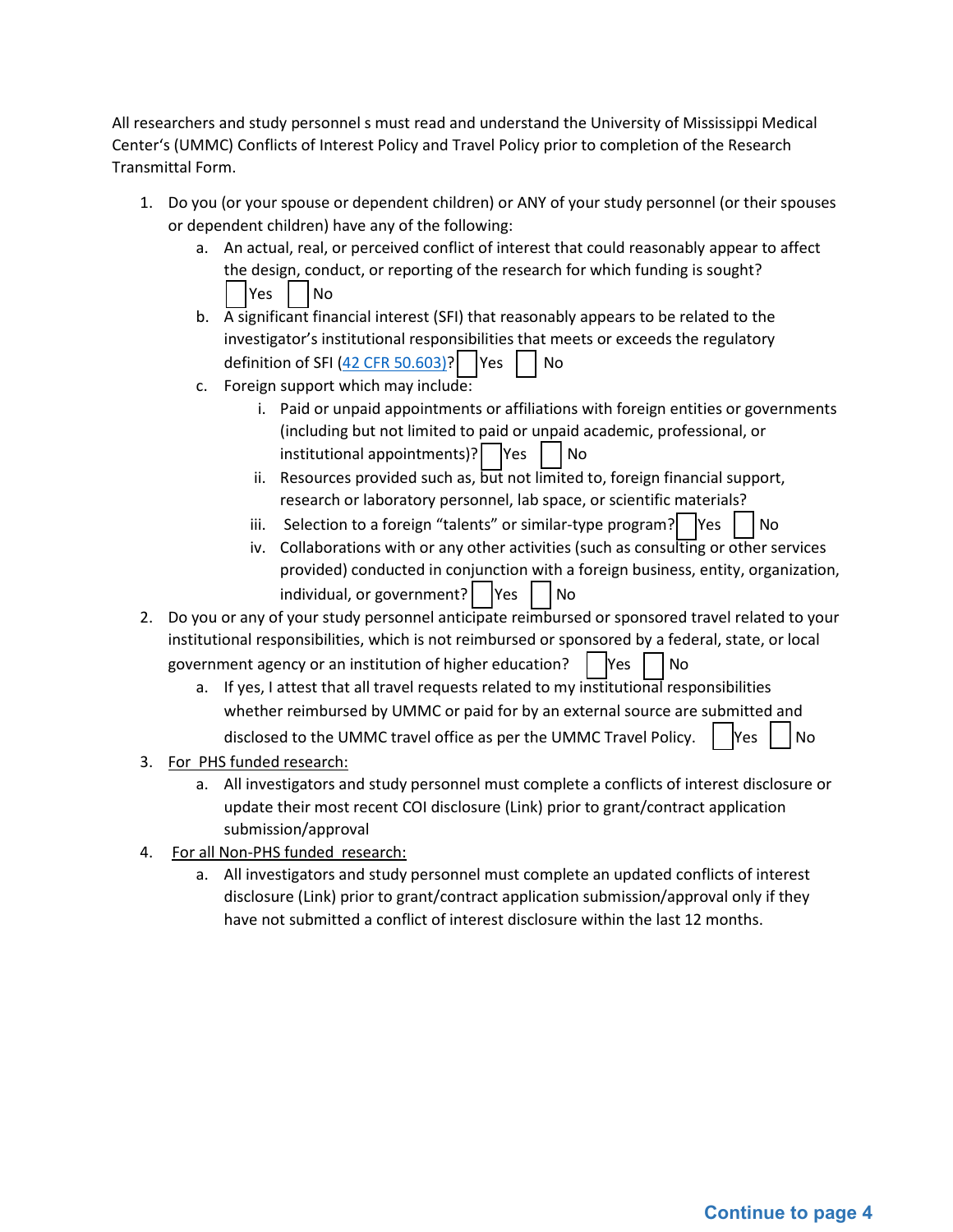## **I confirm the following:**

| I and my study personnel have read and understood the UMMC Policy on Conflicts of Interest<br>Yes<br>No                                                                                                                 |
|-------------------------------------------------------------------------------------------------------------------------------------------------------------------------------------------------------------------------|
| I and my study personnel have read and understood the UMMC Travel Policy   Yes<br>No                                                                                                                                    |
| I have reviewed the above conflicts of interest questions with each of my study personnel.<br>No<br>lYes                                                                                                                |
| The responses above to the conflicts of interest questions are true and complete for myself and my<br>study personnel to the best of my knowledge<br><b>Yes</b><br>No                                                   |
| I have reviewed the above questions on travel with each of my study personnel.   Yes<br>No                                                                                                                              |
| The responses above to the questions on travel are true and complete for myself and my study<br>personnel to the best of my knowledge   Yes<br>No.                                                                      |
| I have reviewed the guidance on PHS funded research with each of my study personnel and have taken<br>the appropriate actions as described. $\vert$ Yes<br>Research is funded through a source other<br> No<br>than PHS |
| I have reviewed the guidance on Non-PHS funded research with each of my study personnel and have<br>taken the appropriate actions as described.<br><b>Research is funded through PHS</b><br><b>Yes</b><br>No            |

 $\overline{\phantom{a}}$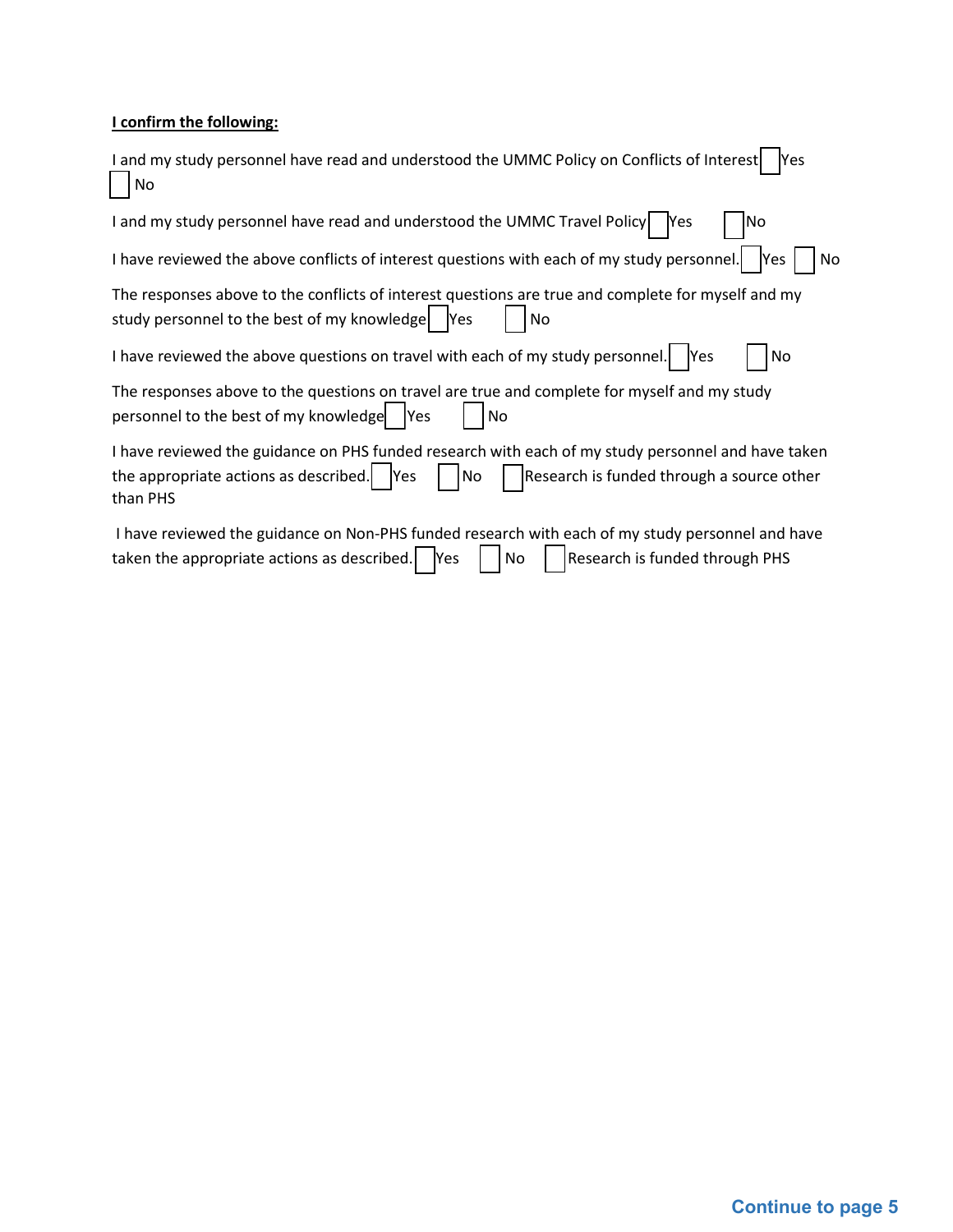# **NIH Certificate of Confidentiality Information**

(Please complete only if NIH is the Sponsor or Prime Sponsor)

1) Is the activity biomedical, behavorial, clinical, or other research?

|    | Yes (Please proceed to question 2)                                          | No (No further action is needed)                                                     |
|----|-----------------------------------------------------------------------------|--------------------------------------------------------------------------------------|
| 2) | a. Does the research involve human subjects as defined by 45 CFR Part 46?   |                                                                                      |
|    | Yes**                                                                       | No                                                                                   |
|    | b. Are you collecting or using human biospecimens?                          |                                                                                      |
|    | Yes**                                                                       | No                                                                                   |
|    |                                                                             | c. Does the research involve the generation of individual level, human genomic data? |
|    | Yes**                                                                       | No                                                                                   |
|    | d. Does the research involve de-identified or partially de-identified data? |                                                                                      |
|    | Yes**                                                                       | No                                                                                   |
|    |                                                                             |                                                                                      |

**\*\*If the answer to 2a, 2b, 2c, or 2d is "yes," the NIH [Certificate of Confidentiality](https://grants.nih.gov/grants/guide/notice-files/NOT-OD-17-109.html) (COC) Policy Applies, and a COC is automatically issued as a term of the award. The relevant NIH COC language must appear in the informed consent document.**